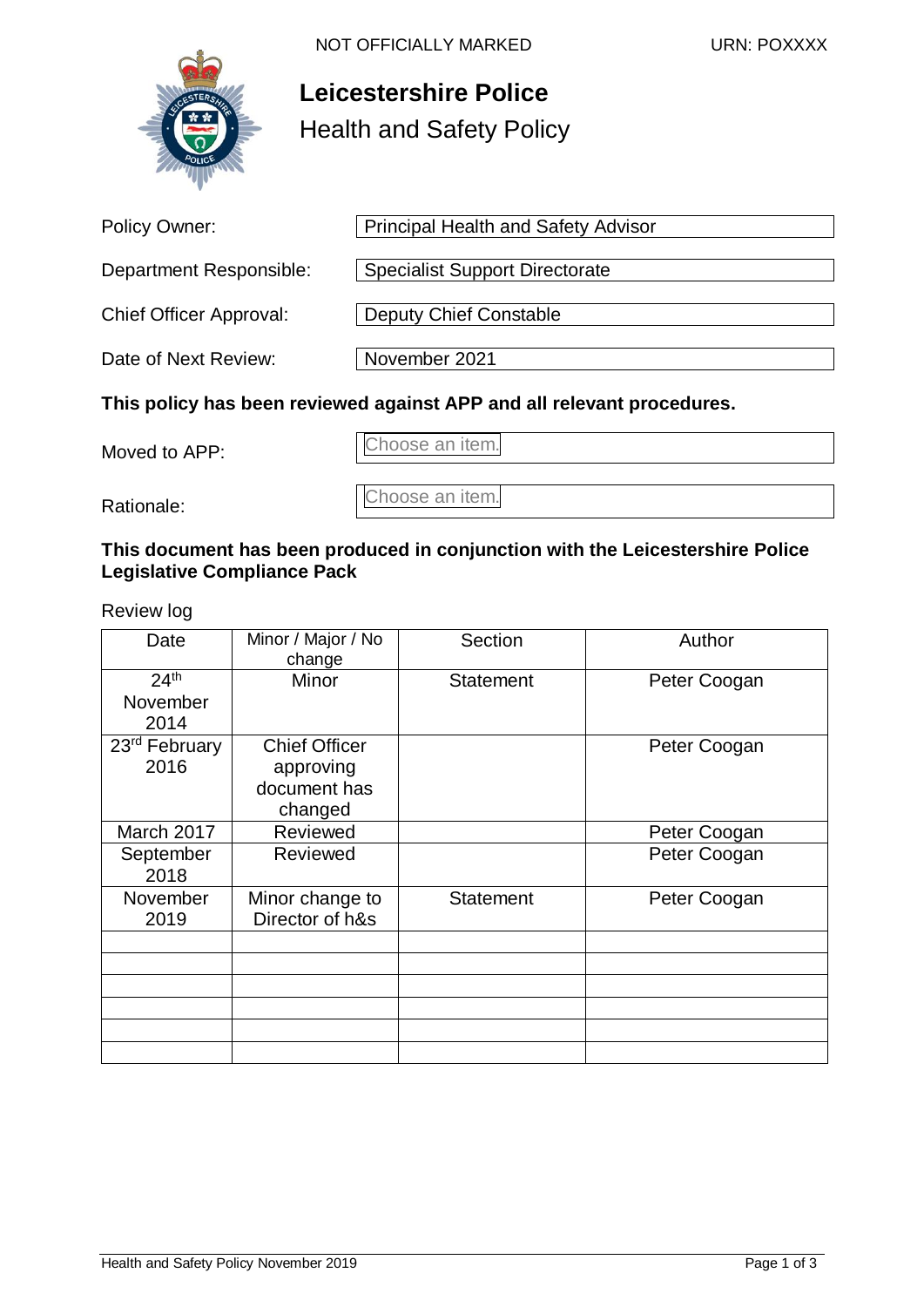#### **1. Statement**

We will support Our Duty to protect our communities through supporting:-

- The efficient and effective use of our resources,
- Trusting our people to make good decisions, and
- The effective deployment of our people.

Through the robust minimisation of risk we will reduce the likelihood of our staff becoming ill or injured and therefore unable to fulfil our duty to protect the communities of Leicester, Leicestershire and Rutland.

We will ensure our use of resources is effective and efficient by ensuring we comply with the Health and Safety at Work etc. Act 1974 and the Police (Health and Safety) Act 1997 and their supporting legislation. We will seek to exceed these legal minimums thus enabling us to act as efficiently as possible and avoid financial loses through fines and civil compensation.

We will insist on continuous improvement in the management of risks to the health and safety of our staff and others in order to maximise our ability to deliver Our Duty to protect our communities.

We will pursue health and safety objectives with the same rigour as other business objectives as we recognise failure to manage risk undermines our ability to deliver an effective service.

We will actively seek the contribution of our staff to the implementation of this policy by ensuring they are trained and competent in recognising risk. We will consult our staff so their views can be taken into account regarding the risks they face and the most effective way to manage these risks. We will also ensure our staff receive effective communication regarding the risks they face.

We recognise, poor decision making could hamper our ability to protect the public. Our staff may need to deal with situations, which involve risk as well as potentially needing to put themselves at risk in order to safeguard public safety. Failure to do this appropriately may put the public at risk. We will support our staff to take risk based decisions based on the principles contained in the National Decision Model and the Health and Safety Executive's 'Striking the balance' guidance.

We will provide sufficient physical and financial resources to enable risks to be identified, assessed and managed effectively. We will ensure we have access to competent advice in order to ensure our approach to risk reflects best practice at all times.

We will encourage our staff to become health and safety representatives under the Safety Committees and Safety Representatives regulations to ensure they are empowered to take ownership of their own health and safety.

We will ensure all managers are committed to managing risk in an appropriate manner and we will provide oversight through the Deputy Chief Constable who is our Director of Health and Safety.